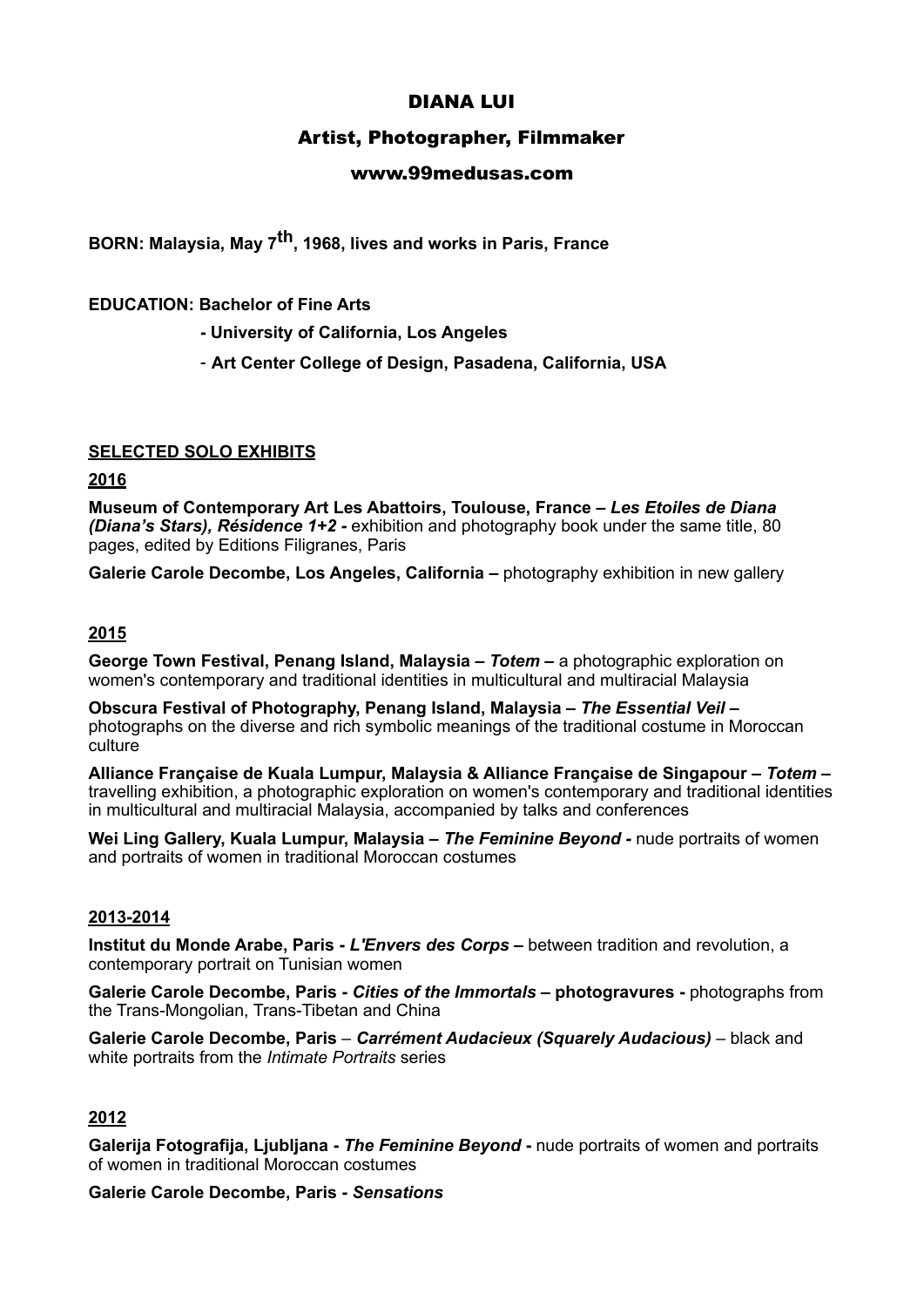### **MIA Art Fair, Superstudio Più, Milan - Galerija Fotografija**

# **2011**

**Institut Français, Fez, Morocco -** *Le Voile Essentiel - II -* **photos & on site installation**  continuing series on the semantics of veiled and traditional costumes in Morocco

## **2010**

**Galerie 127, Marrakesh –** *Le Voile Essentiel -* **photo, video & installation -** research on traditional Moroccan costumes

**Château Maisons-Laffitte –** *Pur Sang* **- photos & installation,** catalogue 75 pages, Editions Filigranes

**Sentier du Rhône -** *Rivière Infinie -* **artist residence and outdoor installation -** 15-meter long mirror installed at the entrance of an 18th century bridge, Pont Rochemaure, in the Ardèche region.

**Galerie Sponte, Paris -** *Intemporel*

### **2009**

**Galerie Sponte, Paris -** *Photographe sous influences*

### **2008**

**Galerie Sinitude, Paris -** *Femmes, Arbres et Hommes*

### **2007**

**Guangdong Museum of Art, China -** *Cities of the Immortals -* 86 pg. hardcover catalogue

**HOP Gallery, Tallinn, Estonia -** *Merimetsan Alchemy* **-** social art therapy project & photo exhibition

**Conservatoire du Cap Corse, Canari, Corsica – photos & short film -** portraits of Corsicans in 18th century costumes – permanent exhibition

### **2006**

**Galerija Fotografija, Ljubljana -** *Trees, Individuals, & Sexuality* **Aura Gallery, Shanghai -** *Trees, Individuals, and Sexuality* **-** 86 pg. catalogue

### **2005**

**Museo de Bellas Artes, Caracas, Venezuela –** *Retratos Intimos* **-** 76 pg. catalogue

### **2004**

**Fototeca & Cineteca of Monterrey, Mexico –** *Sensations -* color portraits, short film

### **2003**

**Galerie Cathay, Paris –** *Portraits Intimes*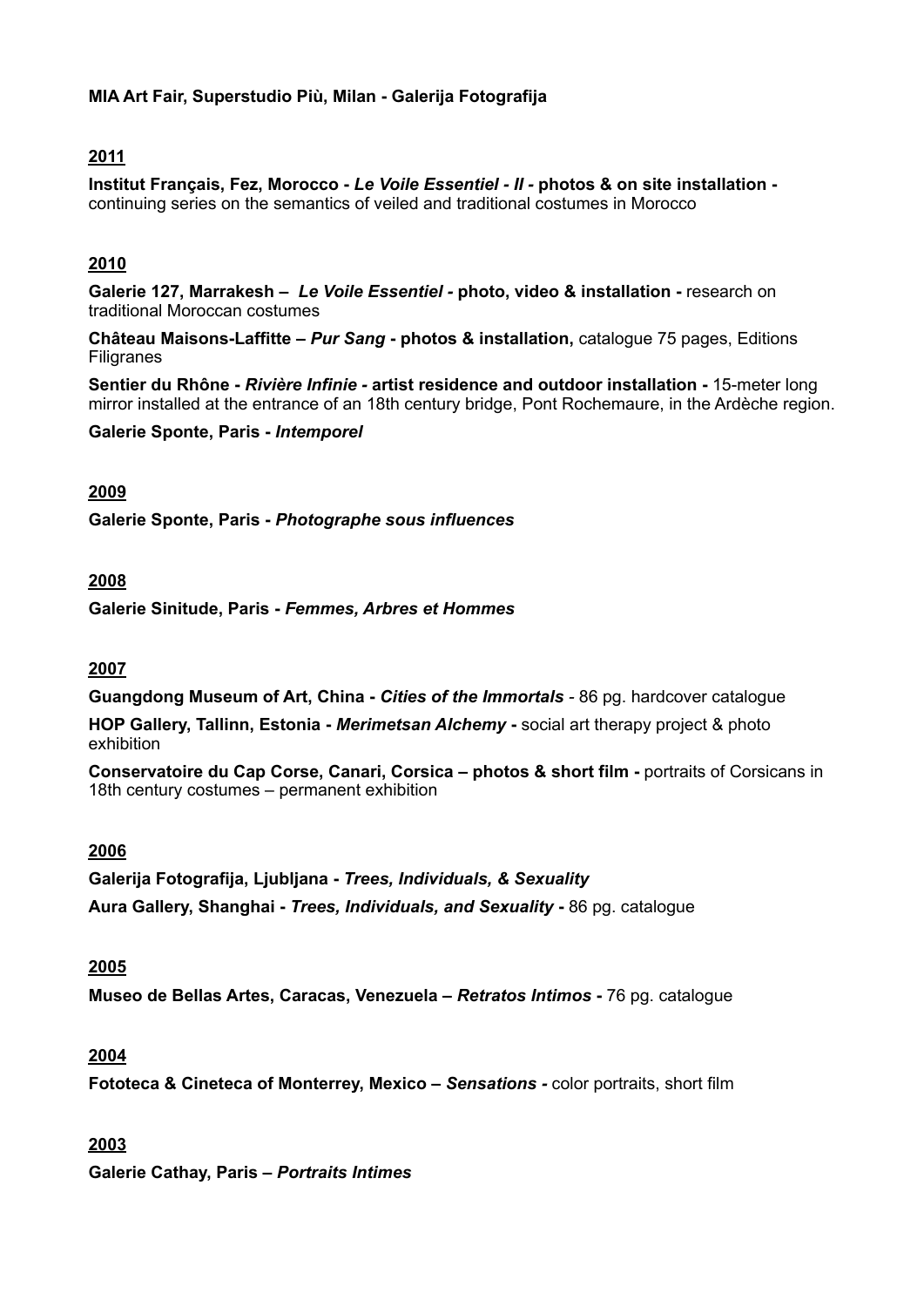### **SELECTED GROUP EXHIBITS**

# **2017**

### **2018**

**Paris Photo, Nef du Grand Palais** - international contemporary photography fair, stand Galerie 127, Maroc

### **2017**

**Musée Paul Dupuy, Toulouse** - group exhibition of works produced during artist residency, Résidence 1+2, from 2016 and 2017 editions

**KL BIENNALE - National Visual Arts Gallery, Kuala Lumpur,** first art biennale of Malaysia, over 100 local and overseas artists exhibiting **-** *Totem***, an artist book in 8 triptychs***,* with photographs and text all hand-bound, gold embossed with hand-woven *songket* from Borneo

**Musée Paul Dupuy, Toulouse, France –** *Les Etoiles de Diana, Résidence 1+2 -* group exhibition from a multi-disciplinary artist residence, Résidence 1+2 Toulouse

**ARTS ELYSEES/Paris, AKAA/Paris(Also Known As Africa)** - contemporary art fairs

**Galerie Carole Decombe, Paris –** *Des Femmes en Or -* this year's annual theme organised by Paris' antiquarian and art district Carré Rive Gauche is dedicated to everything "Gold" from photography, painting, furniture, decorative objects to designer lights

### **2016**

**Galerie Huit, Arles, France -** *WUNDERKAMMER III -* artist book *Totem,* presented during Rencontres d'Arles Festival, a limited edition artist book handmade by artisans from Malaysian Borneo and Paris, with portraits of Malaysian women, handwoven silk and gold fabric, hand-bound and title embossed with gold

**Galerie Carole Decombe, Paris –** *Femmes! Femmes! Femmes!* **-** this year's annual theme organised by Paris' antiquarian and art district Carré Rive Gauche is dedicated to "Women", sculptures, photography and signed vintage designer lights and furniture from Denmark.

# **2015**

**Black Box Gallery, MAP Publika, Kuala Lumpur, Malaysia -** *PERSON(A)* **-** "AUM #0"**,** a life-size photogram of the artist presented in a large light-box installation, is part of 20 Malaysian artists works on the "self", images of Malaysian personas, through personal inquiries shaped by social, political, geographical and technological states

### **2014**

**Mois de la Photo à Paris, Espace Photographique de l'Hôtel de Sauroy** - *Un Maroc raconté autrement – Photographie Méditerranéenne* (A Different Tale of Morocco – Mediterranean Photography) organised by Galerie 127, Morocco

### **2013**

**Fotopub Festival, Slovenia**

# **2012**

**Fotofever, Tour & Taxis, Bruxelles – Galerie 127**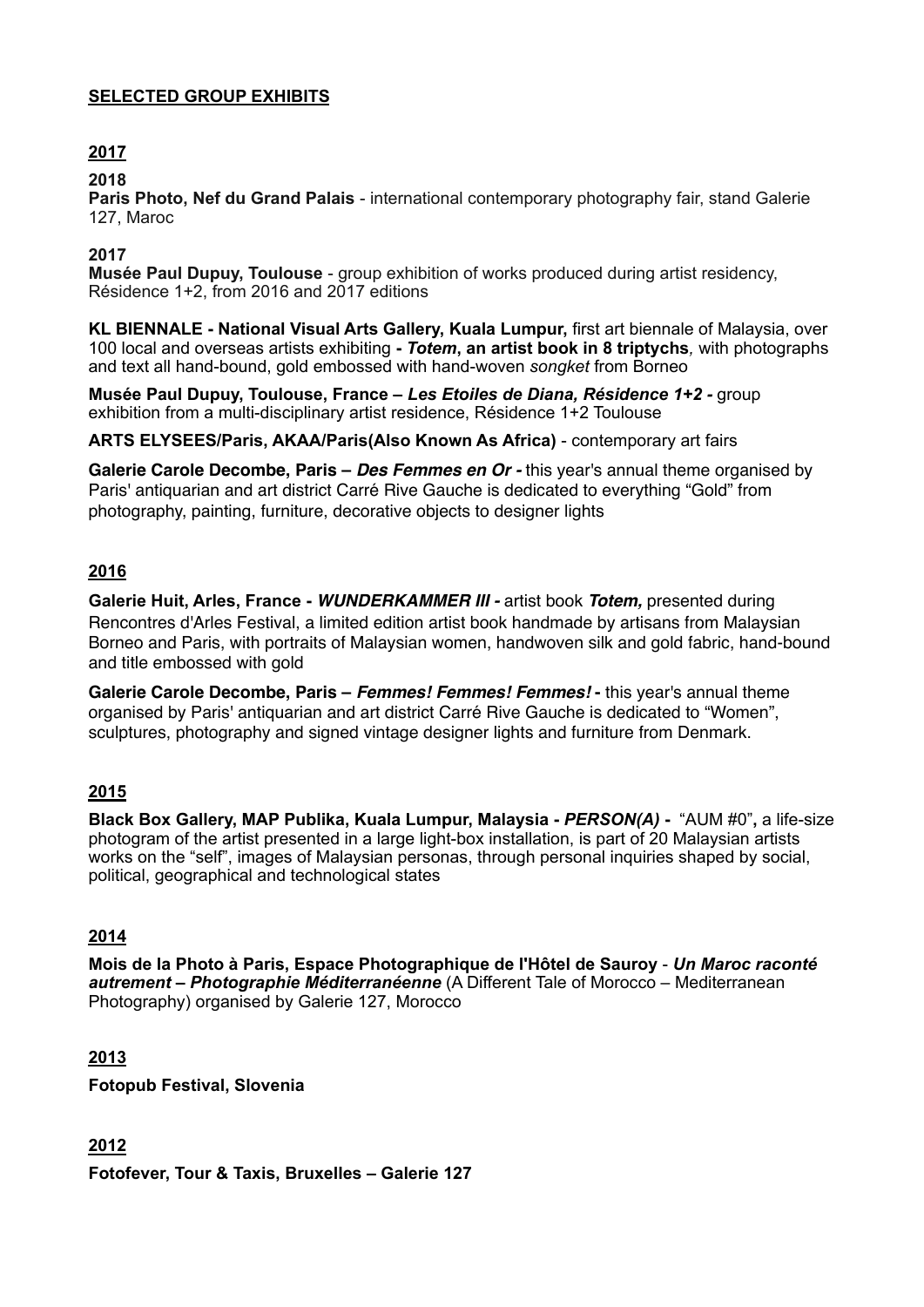**Marsio Fine Art Gallery, Jakarta, Indonesia -** *When East Meets East -* photographs by Diana Lui and Klavdij Sluban

**Dali International Photography Exhibition, Yunnan Province, China –** *Vu de France*

# **2011**

**Paris Photo, Grand Palais – Galerija Fotografija -** presentation of 2 portfolios edited by Editions Chez Higgins**,** *Les Méduses* (D.Lui) and *Chez Robert Frank* (D.Lui & K.Sluban)

**Fotofever, Espace Pierre Cardin – Galerie 127** 

**Marrakech Art Fair, Palace Es Saadi – Galerie 127** 

# **2009**

**Valentine Willie Fine Art gallery, Kuala Lumpur, Malaysia - Cut 09 - the photographic body in** S.E. Asia (photographers include Manit Sriwanichpoom, I-Lann Yee, David Linggar)

**Valentine Willie Fine Art gallery , Singapore** - *Cut 09*

**PhotoBeijing/ArtBeijing Fair, China** 

**Galerie Lipao Huang, Paris –** *Paris-Pékin -* photographs by Marc Riboud, Klavdij Sluban & Diana Lui

**Art Show/AVIFF Film Festival, Cannes, France** 

### **2008**

**Shanghai Art Museum, China -** *Another Voice...We* **-** first exhibit in a major Chinese museum by int'l contemporary women artists, 144 pg. catalogue

**Huachen Auctions, Beijing, China**

**ArtBeijing Fair, China** 

**Dashanbao Art Festival, Yunnan Province, China**

# **2007**

**ArtCurial Auctions, Paris** 

**Tallinn Art Hall, Tallinn, Estonia -** *Sex Market -* int'l exhibit on the rise of prostitution in Eastern Europe

# **2006**

**Agnès B. , London -** *Chance - a curatorial exercise* - curated by art magazine *Chance* **Jerwood Space, London -** *Blurred Certainty* **-** the photographic image and digital manipulation **Musée de la Photographie à Charleroi, Belgium -** *15ème Prix Nationale Photographie Ouverte* 

**Lianzhou International Photo Festival, China** 

# **2004**

**Beijing's Millenium Museum for Contemporary Art -** 3rd Ping Yao Int'l Festival of Photography

### **2003**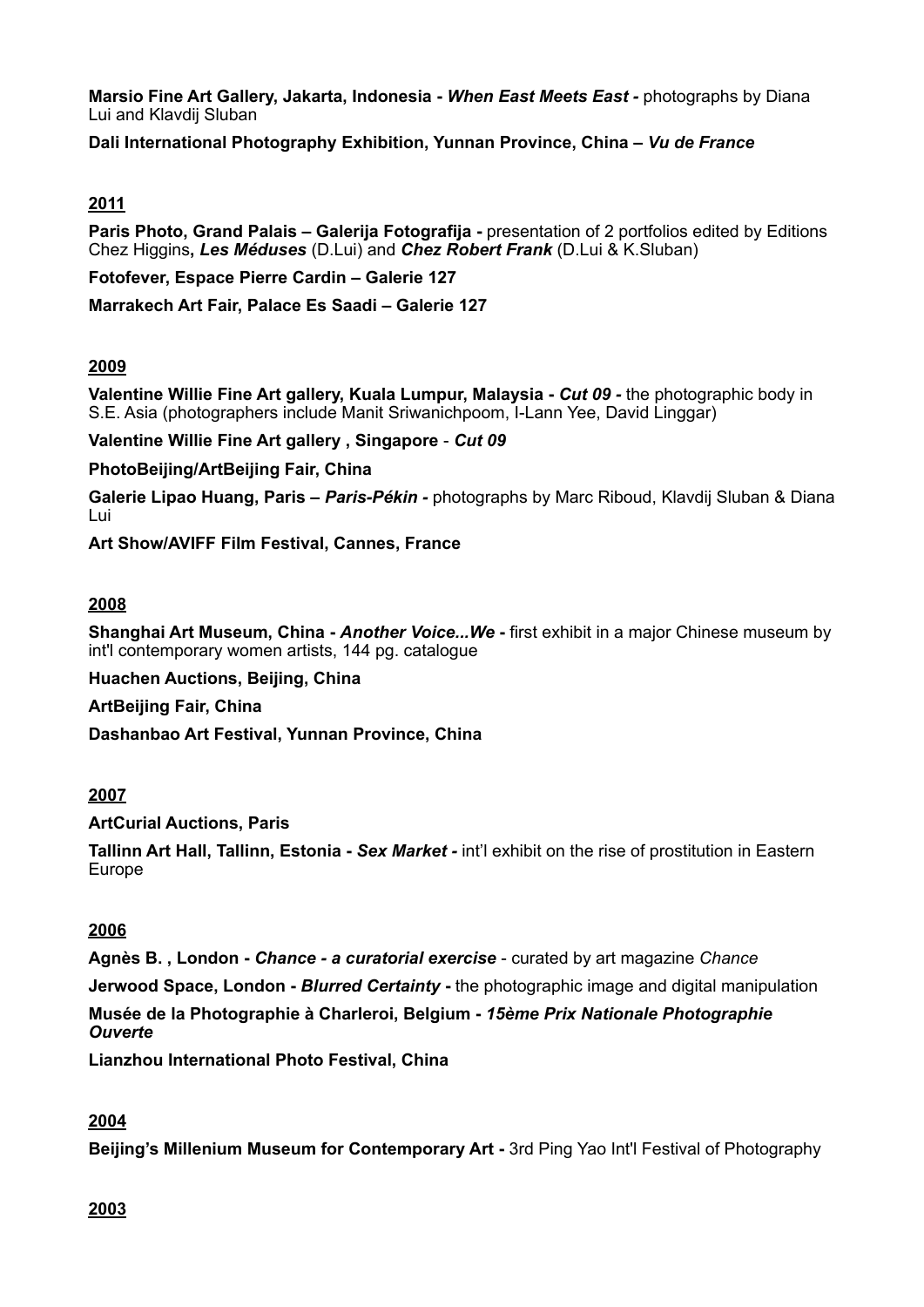**The 3rd Ping Yao International Festival of Photography, China La Bourse du Talent - Espace Picto Montparnasse, Paris -** exhibition of the winners' work

### **AWARDS, SCHOLARSHIPS, COMMISSIONS, ARTIST RESIDENCES**

### **2016**

**1+2 Toulouse –** first edition, artist residence in Toulouse centered on mentorship and creation between 3 photographers, a renown photographer and two young budding photographers, a large exhibition will culminate in the 6-week residence between Toulouse, Brussels and Barcelona

# **2015**

**Alliances Françaises de Kuala Lumpur & de Singapour –** part funding & artist residence for photography project and exhibition *Totem*

### **2011**

**Dar Batha, French Institute, Fez, Morocco -** artist in residence

### **2010**

**Château Maisons-Laffitte –** *Pur Sang* **-** photos & installation, artist residence, catalogue 75pages, Editions Filigranes

**Sentier du Rhône – artist residence and outdoor installation:** *Rivière Infinie* **-** 15 meter long wavy mirror installed at the entrance of an 18th century bridge, Pont Rochemaure, in the Ardeche region.

### **2009**

**Rimbun Dahan, Center for traditional & contemporary art forms, Malaysia -** artist in residence **Riad Denise Masson, French Institute, Marrakesh, Morocco -** artist in residence

### **2008**

**Concours du Consulat Général de France, Shanghai, China -** artist residence/scholarship for art installation projet **(***Another Voice* **exhibit)** in situ at the Shanghai Art Museum

**Fondation HSBC pour la Photographie, Paris, France -** finalist

### **2007**

**Bourse du Centre Culturel Français, Tallinn, Estonia -** scholarship for exhibition and art as therapy project *Merimetsan Alchemy*

**Conservatoire du Cap Corse, Canari, Corsica -** portraits of Corsicans in costumes from the 18th century, commissioned by the museum for its permanent exhibition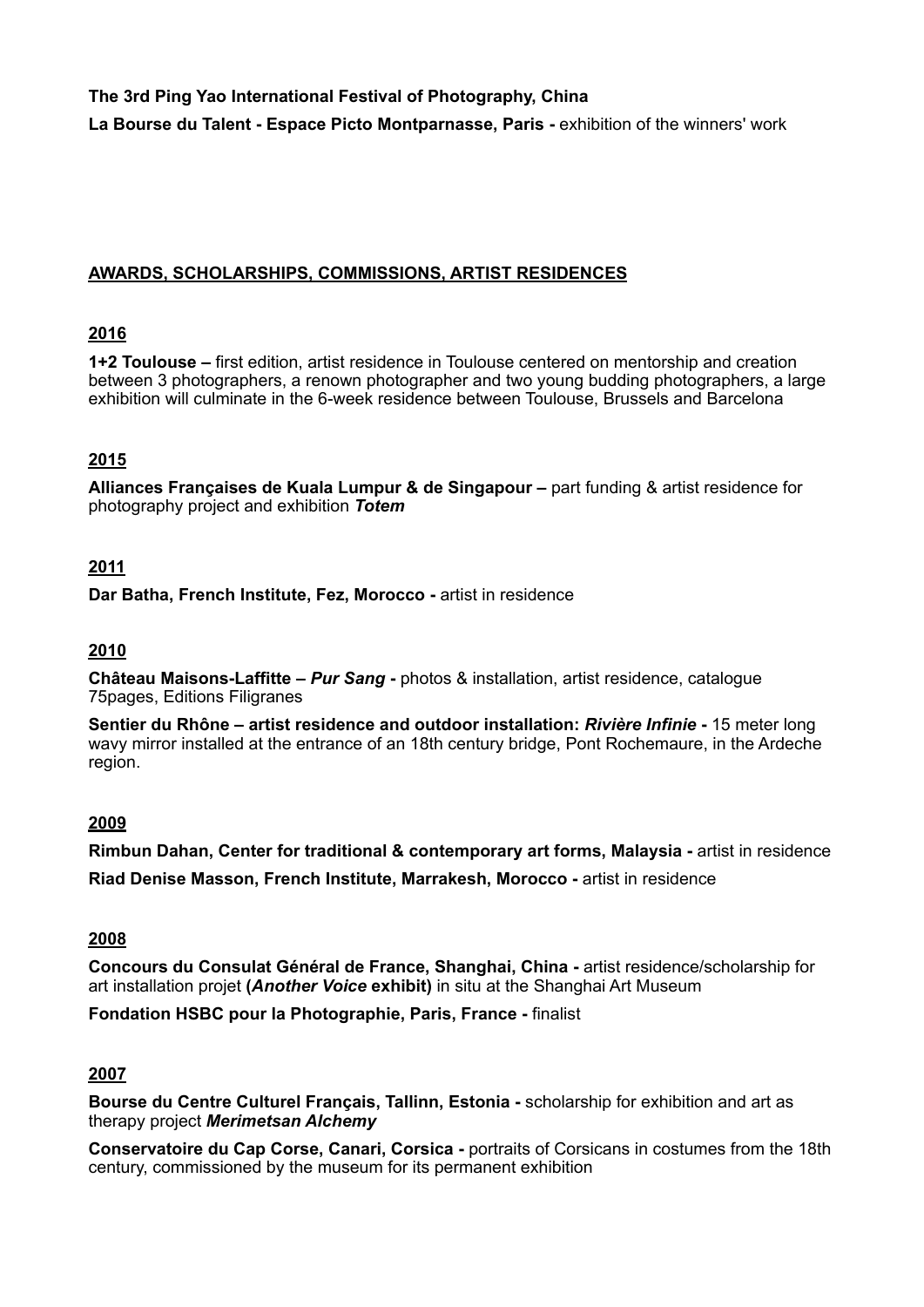### **2006**

**15ème Prix National Photographie Ouverte organised by the Musée de la Photographie à Charleroi(Belgium) -** winner for black & white nude portraits

### **2005**

**Prix FNAC Européen de la Photographie 2005(Belgium) -** finalist

### **2003**

**Prix Kodak de la Critique Photographique 2003(France) -** second place

**Winner of LA 20ÈME BOURSE DU TALENT(France) -** on the theme *Portraits dans tous les états*

### **2000**

**SEARCH FOR ART(Europe) - Mandarina Duck Competition -** semi-finalist and published together with 100 young international contemporary artists

### **1999**

**LA 5èME BOURSE DU TALENT(France) -** finalist

### **1994**

**FESTIVAL INTERNATIONAL DE LA PHOTO DE MODE (Carrousel du Louvre, Paris) Winner of Best Young Talent - Kaleidoscope [Kodak & Nikon Prize]**

### **1989**

**UCLA CULTURAL AFFAIRS COMMISSION –** *Altered States of Ambiguity,* nude photography triptych, mixed media

### **PERMANENT PUBLIC COLLECTION (non-exhaustive)**

King Mohammed VI from Morocco Mandarin Oriental Hotel, Marrakech Bibliothèque Nationale de France, Paris Guangdong Museum of Art, China Musée de la Photographie à Charleroi, Belgium Museo de Bellas Artes, Caracas, Venezuela Fototeca de Monterrey, Nuevo Leon, Mexico Conservatoire du Cap Corse de Canari, France CEDIM Design and Visual Arts Institute, Monterrey, Nuevo Leon, Mexico University of California, Los Angeles, USA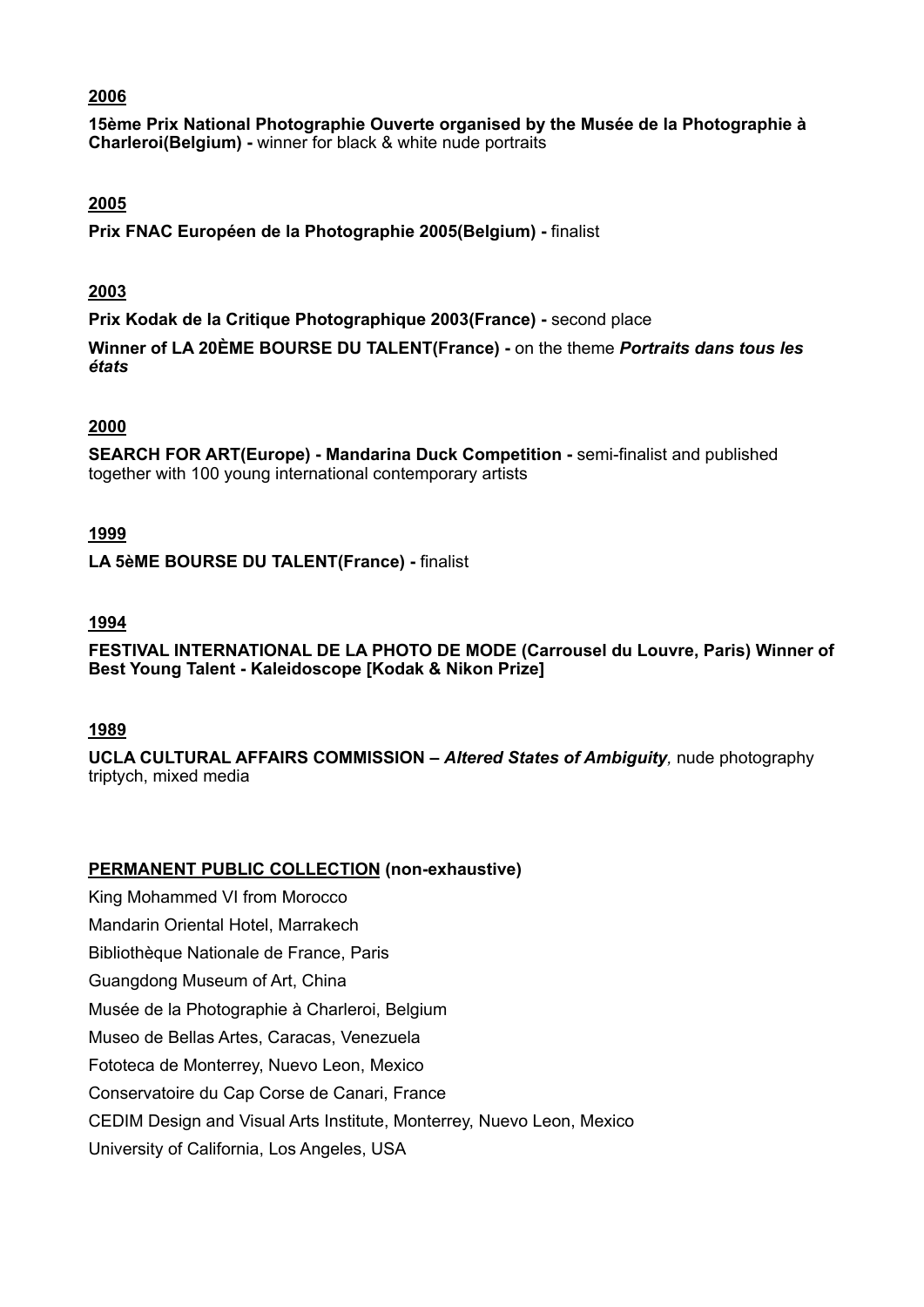#### **BIBLIOGRAPHY**

*Retratos Intimos*, text by Tomás Rodríguez Soto (curator) and Adam Beinash (Art & Auction, New York), 76 pages. Museo de Bellas Artes de Caracas, Venezuela, 2005

*Trees, Individuals & Sexuality*, 86 pages. Aura Gallery, Shanghai, 2006

*Cities of the Immortals*, text by Richard Vine (Managing Editor, Art in America, New York) and Jean Loh (curator), 86 pages, hardcover. Guangdong Museum of Art, Beaugeste Editions, Shanghai, 2007

*Another Voice, We...* , text by Xiao Xiao Lan (curator), 144 pages. Shanghai Art Museum, 2008

*Pur-Sang*, Diana Lui & Klavdij Sluban, text by Thierry Dumanoir (curator), 70 pages, hardcover. Centre des Monuments Nationaux/Editions Filigranes, Hors Collection, Paris 2010

*Les Méduses*, text by Anne Biroleau-Lemagny (general curator, Bibliothèque National de France), collectors' portfolio of 15 original prints, Editions Chez Higgins, Collection Vanités, Paris 2011

*Chez Robert Frank,* photos and text by Diana Lui & Klavdij Sluban, collectors' portfolio of 15 original prints, Editions Chez Higgins, Collection Témoignages, Paris 2011

*Les Etoiles de Diana (Diana's Stars)*, photos and text by Diana Lui, 80 pages, softcover, in collaboration with artist residence Résidence 1+2 Toulouse, Editions Filigranes, Paris 2016

*Totem, an artist book* - 8 triptychs, photographs and text printed on Japanese kozo paper, hand-bound, gold embossed with hand-woven silk, gold and metallic threads called *songket*  from Borneo, self-published, Paris and Malaysia 2016

#### **PRESS (selection)**

**Asian Geographic**(Singapore)-*Diana, a totem of her generation*, Issue°3, N°44, 2016; **Sunday Star 2**(Malaysia)-*Search for Identity,* 16th August, 2015; **Télématin France 2**-*L'envers des corps, à travers la Tunisie d'hier et d'aujourd'hui,* présenté par Thomas Hervé, émission (30/01/2014); **En Sol Majeur RFI**-*Diana Lui,* présenté par Yasmine Chouaki, émission (02/04/2013); **Mladina**(Slovénie)-*Diana Lui - priznana fotografinja,..*(weekly news magazine, N°29, 19/07/2013); **L'OFFICEL**(Maroc) – *Portraits (Dé)voiles,* portfolio – avril 2011; **Réponses Photo**(France) – Hors Série N°9 *Les Mystères du Portrait,* 2010; **MANGAZINE**(Chine)-*Another Voice, We…, S*eptembre 2008; **VISION**(Chine) - *Roots* - portraits - November 2007; **EL UNIVERSAL**(Venezuela)/janvier 2005, **EL NACIONAL**(Venezuela)/février 2005, **ARTE AL DIA**(Venezuela)/mars 2005 - journaux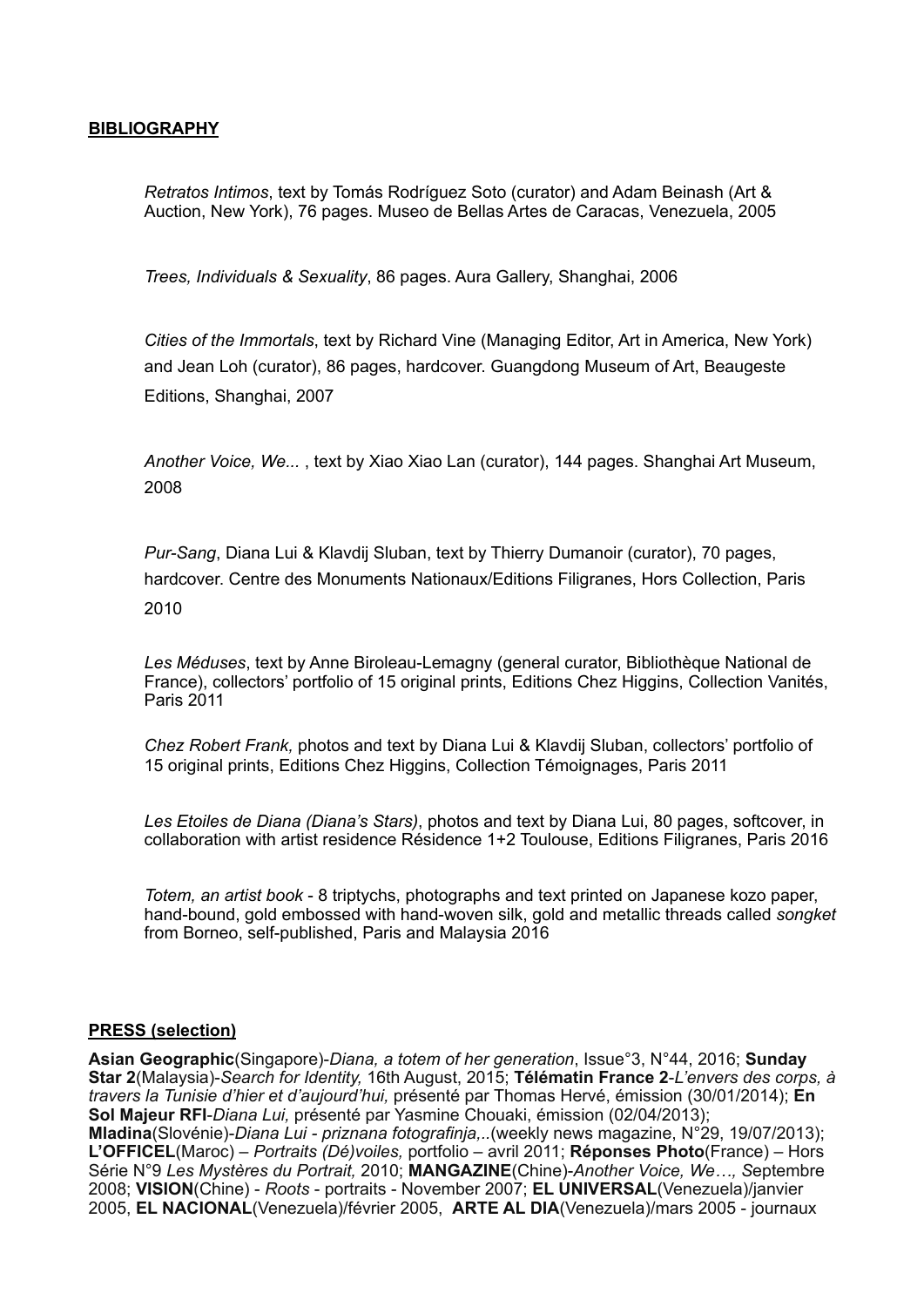nationaux et magazines culturels, articles & critiques sur l'exposition au Museo de Bellas Artes, Caracas

### **FILMOGRAPHY**

#### **2009-2010**

*MISS HOMELESS* **–** *long experimental film on a controversial "beauty" contest for the homeless that took place in Belgium in 2009 (in the making)* 

### **2004 - 2006**

*AN ISLAND FOR MONKEYS* **–** *Short film (16mm b&w, color, 30 minutes) exploring the poetic and rational minds of mental patients abandoned on an island* 

#### **2001**

*FOUR PLAY* **–** *Short film (16 mm b&w, color, 8 minutes), reveals how social and sexual hierarchies are established through the capoeira, a Brazilian martial art/dance* - **official selection at the 2002 International Women Film Festival Créteil (Paris) France, 2009 Art Show/AVIFF Film Festival, Cannes, France** 

### **WORKSHOPS & CONFERENCES (selection)**

#### **2008 - 2019**

#### **FRANCE**

Festival des Rencontres de la Photographie d'Arles, France **-** photography workshop on "The Intimate and the Invisible" the many experimental ways of representing the "self" or "other"

#### **2016**

Toulouse - conferences, workshops

- Espace Saint-Cyprien photo workshop, organised by Résidence 1+2
- Espace Saint-Cyprien conference, organised by ETPA, Ecole de Photographie et Game Design
- Centre Culturel de Bellegarde, video and photography workshop "Autoportrait & the New Narrative"
- Musée les Abattoirs conferences & seminars, organised by Résidence 1+2

**2015** 

Metz - conference and photo workshop at Photo-Forum

### **2015**

### **MALAYSIA**

Obscura Festival of Photography – **The New Narrative** – storytelling in the 21<sup>St</sup> Century. an experimental workshop that looks at other forms of the visual and oral narrative, namely the moving image and sound to find new ways to tell stories